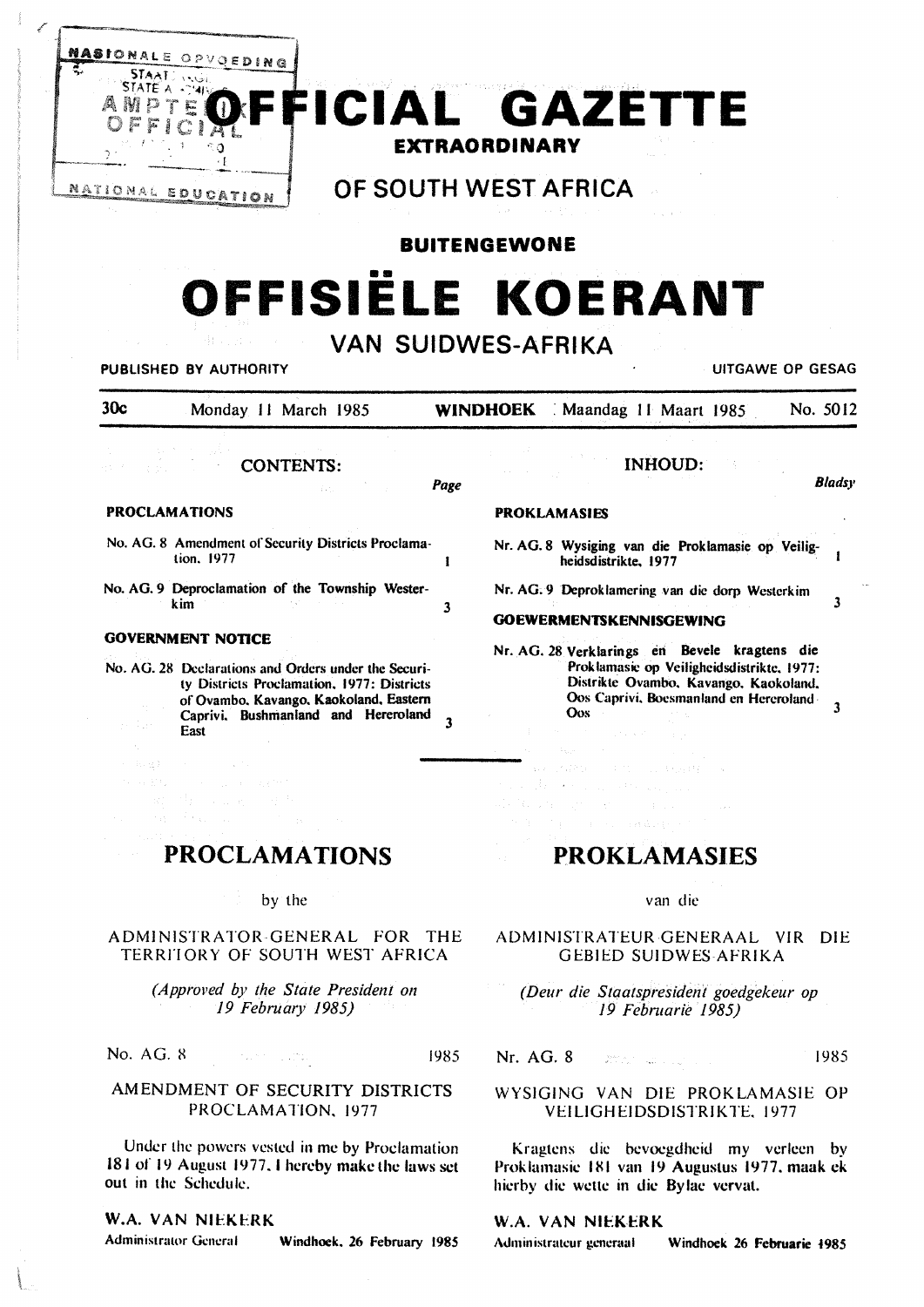## **SCHEDULE**

*Amendment of section 3 of Proclamation AG. 9 of* 1977, as amended by section 1 of Proclamation *AG. 34 of 1978 and section 1 of Act 20 of 1980* 

1. Section 3 of the Security Districts Proclamation. 1977. is hereby amended -

- (a) by the substitution for subparagraph (i) of paragraph (a) of subsection (I) of the following subparagraph:
	- "(i) prohibiting any person from entering a security district mentioned in the order or being therein. or residing or being at a place or in an area situated within a security district and indicated in the  $order:$ : and
- (b) by the insertion in subsection (I) after paragraph (b) of the following paragraph:
	- "(b)*bis* The Administrator General may, in an order issued under paragraph  $(a)(i)$ .
		- ( $1$ ) exempt specified persons or persons of a specified category from the provisions of the order;
		- $(11)$  determine conditions and requirements subject to which any person not so exempted may be permitted to enter. reside or be in any security district. and delegate the power lo determine any of the said conditions and requirements to the Commissioner of the South West African Police or his deputy.".

#### Short title

an a Sipping

2. This Proclamation shall be called the Security Districts Amendment Proclamation, 1985.

## BYLAE

*H rsiging van artikel 3 van Proklamasie AG. 9 van* 1977, soos gewysig deur artikel I van Proklamasie *AG. 34 van 1978 en artikel 1 van Wet 20 van 1980* 

I. Artikel 3 van die Proklamasic op Veiligheidsdistrikte. 1977. word hierby gewysig -

- (a) deur subparagraaf (i) van paragraaf (a) van subartikcl (I) deur die volgende subparagraaf le vervang:
	- $\Gamma(1)$  wat enige persoon verbied om 'n veiligheidsdistrik in die bevel genocm binnc le gaan of daarin te wees, of op 'n plek of in ·11 gebied binne ·n veiligheidsdistrik gelcc en in die bevel aangedui, te woon of te wees:": en
- (b) deur in subartikel (1) na paragraaf (b) die volgende paragraaf in te voeg:
	- $\Gamma$ (b)*bis*. Die Administrateur generaal kan in 'n bevel kraglens paragraaf (a)(i) uitgc re1k
		- Ii) gcnocmde pcrsonc of pcrsonc van ·n genoemdc katcgoric van die bepalings daarvan vrystcl:
		- (ii) voorwaardes en vcrcistcs bcpaal ontlerworpe waaraan icmand wat nie altlus vrygcstel is nic, tocgclaal mag word om 'n veiligheids distrik binne te gaan of daarin te woon of te wees, en die bevoegd heid om cnigc van bcdocldc voorwaardes en vereistes te bepaal aan die Kommissaris van die Suidwes Afrikaanse Polisie of sy gemagtigde delegeer.".

#### *Aort 111cl*

2. Hierdie Proklamasie heet die Wysigingsprok lamasie op Veiligheidsdistrikte, 1985.

대표 2014년 1월 20일 중요법 로그 사회의 미국 100 원 100 원 100 원 100 원

法身刑事法 人名利尔 医单

นเจริง (2 นั่วนี้นั่วไม่นี้ นัก เจ้า เป็นเป็นชีวิติ ) - เป็นเป็นชีวิติ ( 2) เป็นประเทศอยู่ - เ

a de al component de la del participativa

(Phone of 를 AU AP Byen one Only)

ABOUT THE STATE AND 2009 Complete March Complete Communication of the Complete Communication

بالمرادي المساكرة والمستحقة والمسارة والمسار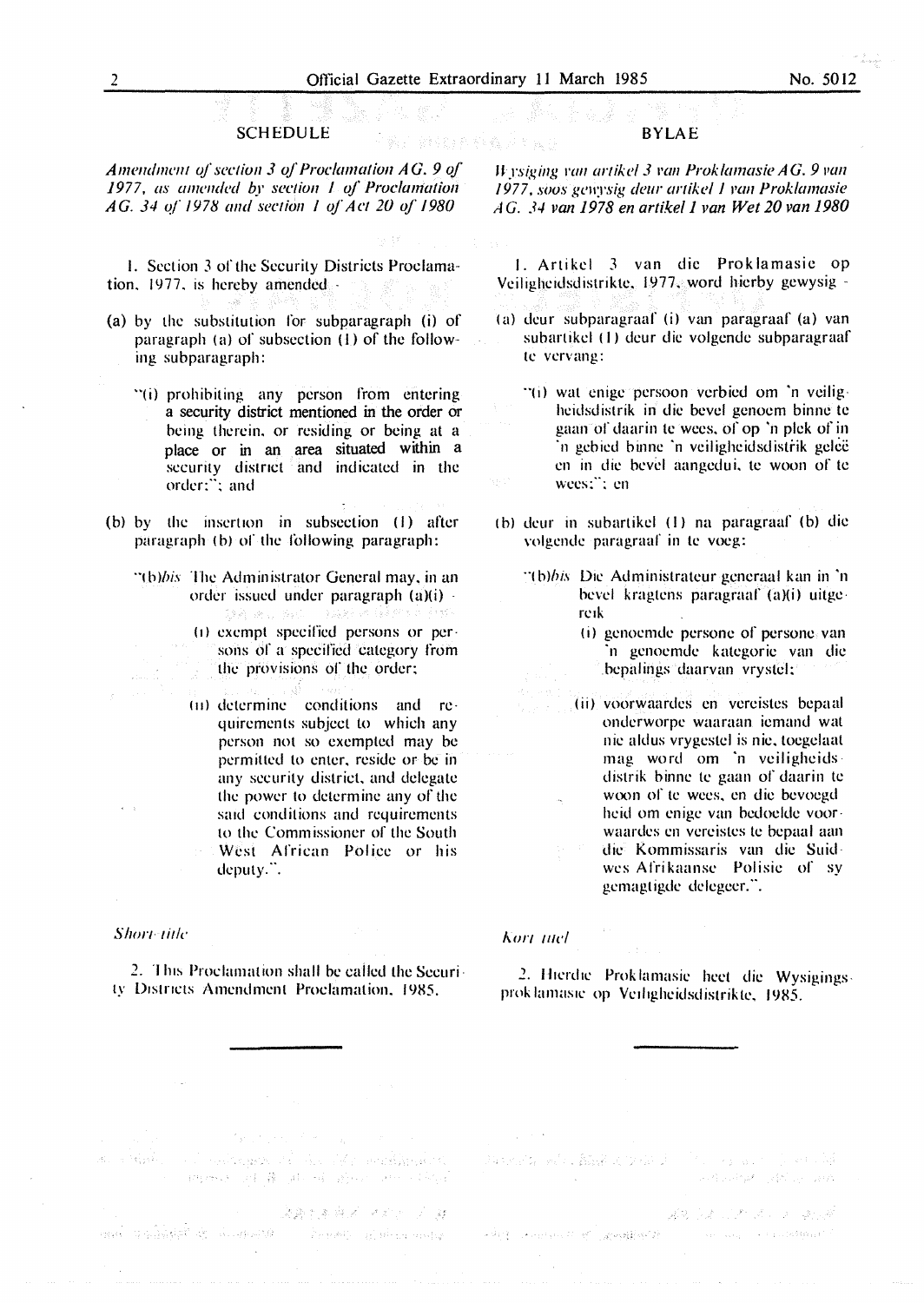No. AG. 9 1985

## DEPROCLAMATION OF THE TOWNSHIP OF WESTERKIM

In terms of section 24(7) of the Townships and Division of Land Ordinance, 1963 (Ordinance I I of 1963). I hereby declare that, as I have under section 24(6) of the said Ordinance. granted the application for the deproclamation of the township of Westerk im as represented on General Plan A. 373/79(V.48) the said township of Westerkim shall no longer be a township.

#### **W.A. VAN NIEKERK**

Administrator-General Windhoek, 20 February 1985

## Nr. AG. 9 1985

## **DEPROKLAMERING VAN** DIE **DORP WESTERKIM**

lngevolge artikel 24(7) van die Ordonnansie op Dorpe en· Grondverdeling 1963 (Ordonnansie 11 van 1963) verklaar ek hierby dat. aangesien ek die aansoek om deprok lamering van die dorp Westerk im soos voorgestel op Algemene Plan A. 373/79(V.48) kragtens artikel 24(6) van genoemde Ordonnansie toegestaan het. genoemde dorp Westerkim nie meer 'n dorp is nie.

**W.A. VAN NIEKERK** 

Administrateur-generaal Windhoek, 20 Februarie 1985

## **Government Notice**

## Office of the

ADMINISTRATOR-GENERAL FOR THE TERRITORY OF SOUTH WEST AFRICA

No. AG. 28 1985

**DECLARATIONS AND ORDERS UNDER**  THE **SECURITY DISTRICTS PROCLAMA-TION.** 1977: **DISTRICTS OF OVAMBO. KAVANGO. KAOKOLAND. EASTERN CAPRIVL BUSHMANLAND AND HERERO-**

**LAND EAST** 

Under the powers vested in me by -

- (a) section  $2(1)$  of the Security Districts
- Proclamation. 1977. I hereby declare that the provisions of sections 3. 4 and 5 of that Proclamation shall apply in the Districts of Bushmanland and Hereroland East; and
- (b) section  $3(1)$  of the said Proclamation. I hereby order that subject to the provisions of Government Notices AG. I of 1977 and AG. 82 of 1981, no person shall enter the districts of Ovambo. Kavango. Kaokoland. Eastern Caprivi. Bushmanland or Hereroland East. or be therein. unless he is a member of the security forces. or unless he -

 $\label{eq:3.1} \mathbb{E}_{\{x\in\mathcal{X}\}}\{f_{\mathcal{A}}(x)\in\mathcal{U}\}\subset\mathcal{A}(0)=\mathcal{A}_{\mathcal{A}}(x)=\mathcal{A}.$ 

#### Kantoor van die

**Goewermentskennisgewing** 

ADMINISTRATEUR-GENERAAL VIR DIE GEBIED SUIDWES-AFRIKA

Nr. AG. 28 1985

VERK LA RINGS EN BEVELE KRAGTENS DIE PROKLAMASIE OP VEILIGHEIDS-DISTRIKTE. 1977: DISTRIKTE OVAMBO. KA VANGO. KAOKOLAND. OOS-CAPRIVI. BOESMANLAND EN HEREROLAND-OOS

Kragtens die bevoegdheid my verleen by-

- (a) artikel 2( I) van die Proklamasie op Veiligheidsdistrikte. 1977. verklaar ek hierby dat die bepalings van artikels 3. 4 en 5 van daardie Prok lamasie in die distrikte Boesmanland en Hereroland-Oos van toepassing is; en
- (b) artikel 3( I) van genoemde Proklamasie. beveel ck hierby dat behoudens die bepalings van Goewermentskennisgewings AG. I van 1977 en AG. 82 van 1981. niemand die distrikte Ovambo. Kavango. Kaokoland. Oos-Caprivi. Boesmanland of Hereroland-Oos mag binnegaan. of daarin mag wees nie. tensy hy 'n lid van die veiligheidsmagte is. of tensy hy -

so glan to a country